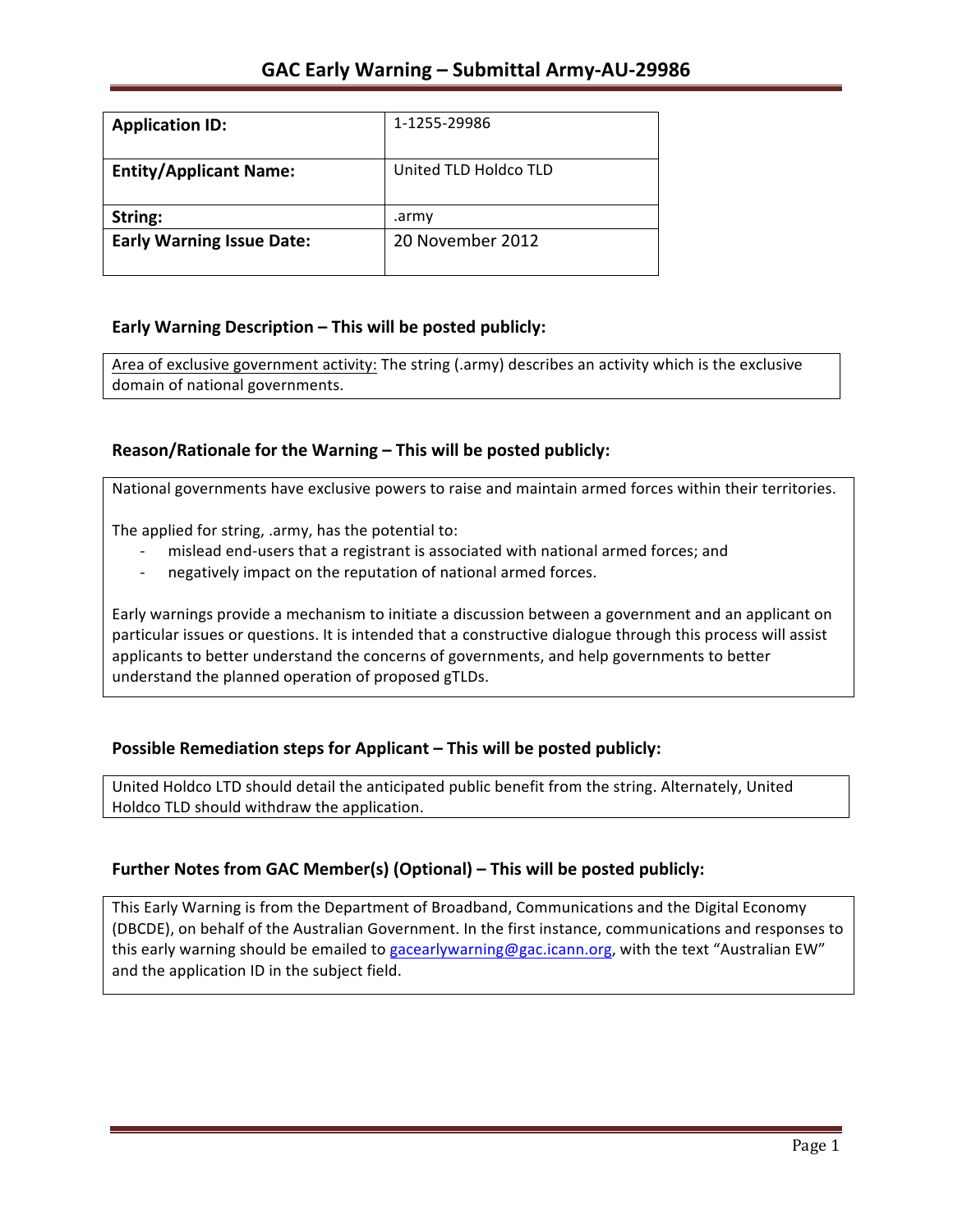# **INFORMATION FOR APPLICANTS**

## **About GAC Early Warning**

The GAC Early Warning is a notice only. It is not a formal objection, nor does it directly lead to a process that can result in rejection of the application. However, a GAC Early Warning should be taken seriously as it raises the likelihood that the application could be the subject of GAC Advice on New gTLDs or of a formal objection at a later stage in the process. Refer to section 1.1.2.4 of the Applicant Guidebook (http://newgtlds.icann.org/en/applicants/agb) for more information on GAC Early Warning.

### **Instructions if you receive the Early Warning**

**ICANN** strongly encourages you work with relevant parties as soon as possible to address the concerns voiced in the GAC Early Warning.

#### **Asking questions about your GAC Early Warning**

If you have questions or need clarification about your GAC Early Warning, please contact gacearlywarning@gac.icann.org. As highlighted above, ICANN strongly encourages you to contact gacearlywarning@gac.icann.org as soon as practicable regarding the issues identified in the Early Warning. 

#### **Continuing with your application**

If you choose to continue with the application, then the "Applicant's Response" section below should be completed. In this section, you should notify the GAC of intended actions, including the expected completion date. This completed form should then be sent to gacearlywarning@gac.icann.org. If your remediation steps involve submitting requests for changes to your application, see the change request process at http://newgtlds.icann.org/en/applicants/customer-service/change-requests.

In the absence of a response, ICANN will continue to process the application as submitted.

#### **Withdrawing your application**

If you choose to withdraw your application within the 21-day window to be eligible for a refund of 80% of the evaluation fee (USD 148,000), please follow the withdrawal process published at http://newgtlds.icann.org/en/applicants/customer-service/withdrawal-refund. Note that an application can still be withdrawn after the 21-day time period; however, the available refund amount is reduced. See section 1.5 of the Applicant Guidebook.

For questions please contact: gacearlywarning@gac.icann.org